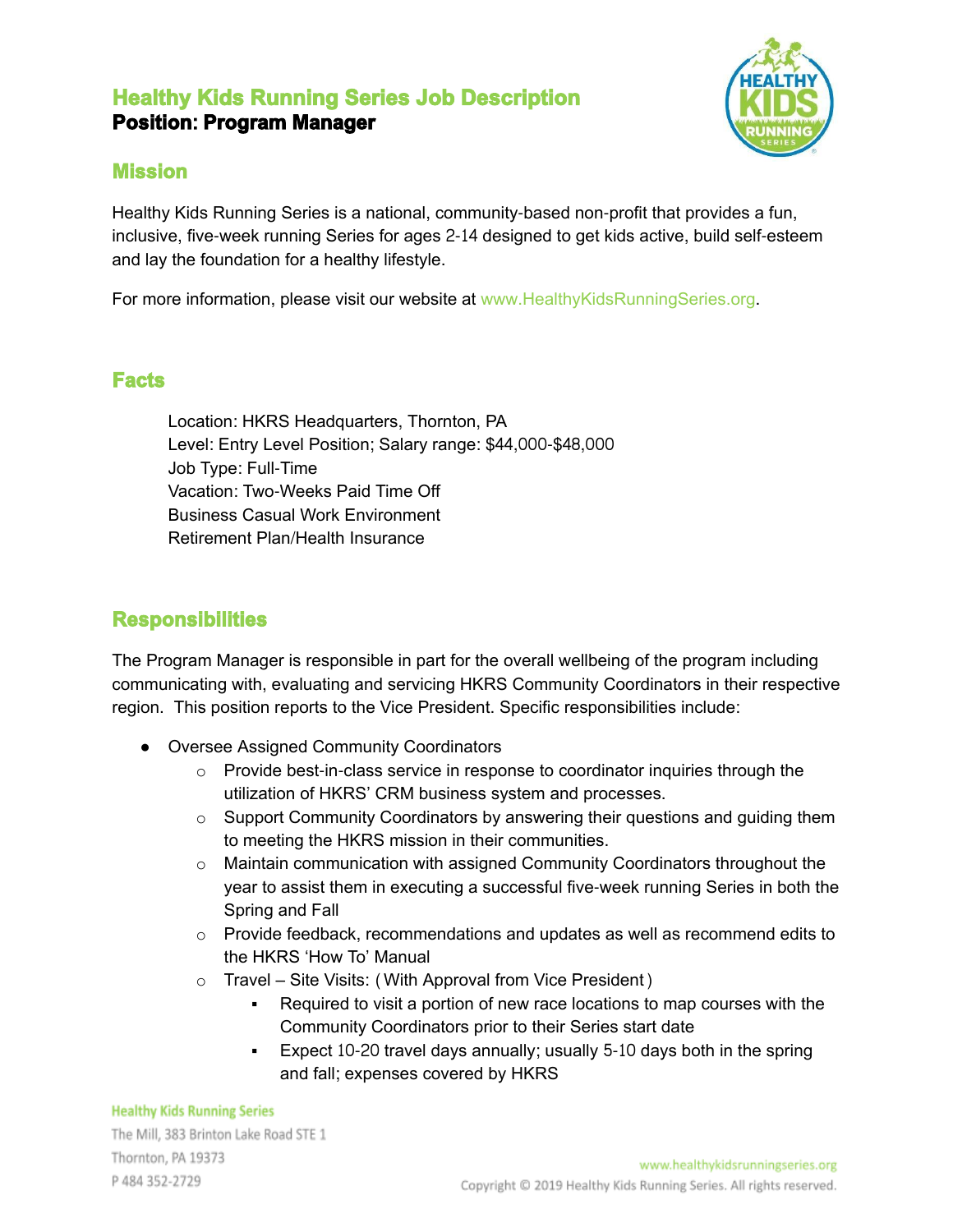- Encouraged to attend various workshops, race expos, etc. as approved by the Vice President.
- $\circ$  Evaluate Community Coordinators throughout the Series via personal experience and feedback, parent feedback and survey results; make the Vice President aware of any issues with Community Coordinators and help problem solve
- Customer Service
	- o Fielding and responding to emails and calls from parents, sponsors or stakeholders of your assigned programs that funnel up from the Community Coordinator level
	- o Answering the start a race calls that come in for their respective region.

## **Skills** & **Abilities**

- Exceptional oral and written communication skills
- Excellent attention to detail and multi-tasking ability
- The ability to problem solve
- Maintain a high level of accuracy
- Ability to adapt and excel in a fast-paced work environment on a growing team
- Collaborate with team members to improve service and implementation

## **Qualifications**

- Bachelor's degree from an accredited College or University
- 1-2 years of customer service experience preferred
- Experience answering phone calls and emails in a professional environment, guaranteeing a high level of customer service
- Knowledge of personal computer software programs including Windows based word processing, spreadsheet, and database software, and Internet and email navigation
- High energy level self-starter
- Team oriented, people oriented and a relationship builder
- Enthusiastic, confident and mature
- Reliable with a resilient nature

# **Apply**

Please email your resume and cover letter to Tamara Conan, our Vice President at tamara@[healthykidsrunningseries](mailto:tamara@healthykidsrunningseries.org).org.

**Healthy Kids Running Series** (www.HealthyKidsRunningSeries.org), a nonprofit initiative provides children ages 2-14 with the opportunity to live a healthy and active lifestyle through the introduction of running. HKRS currently operates in 250+ locations across the United States.

Healthy Kids Running Series provides equal employment opportunities (EEO) to all employees and applicants for employment without regard to race, color, religion, gender, sexual orientation, national origin, age, disability, genetic information, marital status, amnesty, or status as a covered veteran in accordance with applicable federal, state and local laws. HKRS complies

#### **Healthy Kids Running Series** The Mill, 383 Brinton Lake Road STE 1 Thornton, PA 19373 P 484 352-2729